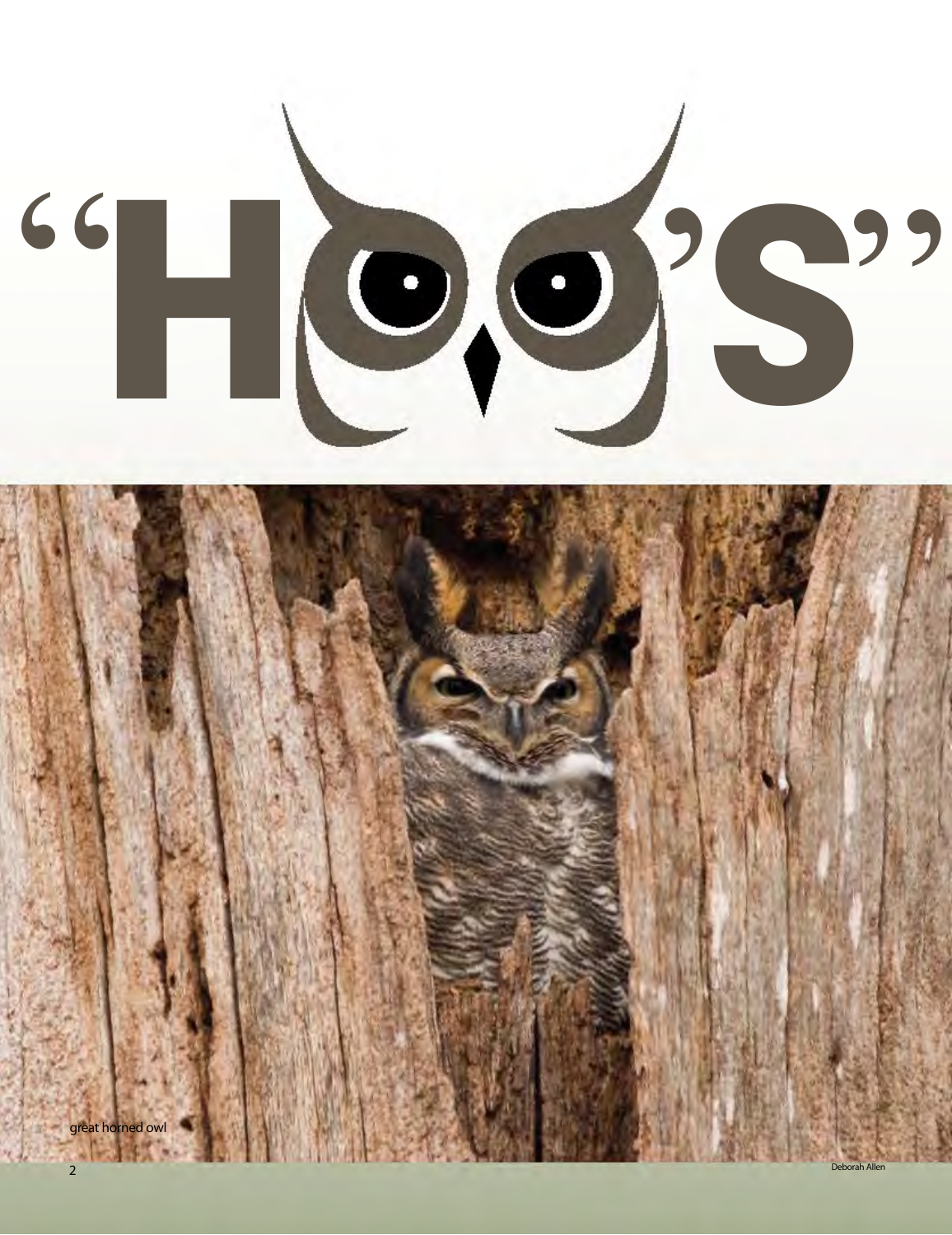## in the **Compact Search Compact Search Compact Search City** C Them York City

By Robert DeCandido PhD, and Deborah Allen

 "bad," which in their parlance means owls are good. In many cultures, owls even death. But to the ancient Greeks, Manhattan high school, to receive the "Order of the Owl" is to be bestowed Owls are awesome. Where we live in the Bronx, kids say owls are were considered omens of bad luck and owls were associated with wisdom, and a symbol of the goddess Athene. Today, in this age of Harry Potter, owls remain symbols of a wise life, and in at least one high honors for scholastic achievement.

 Yet if we travel back in time to of the ire that owls once inspired. In an incident in his journal regarding a crowd of school boys armed with stones that had gathered in a vacant lot in Manhattan. In a tree above them was a sleepy barred owl. The boys begin to Braislin, "...even the presence of a policeman had little effect in restraining the boys. In spite of much persecution the owl remained in the old New York, it is easy to find some 1900, William Braislin, M.D. recorded spewing epithets at the bird. According



 commotion and excitement produced by his presence led to his premature end. Various missiles aimed at the owl by the crowd during the day became a menace to the windows and heads, and led the householders to consider the owl was soon shot by the police. vicinity for several days more, but the bird a rather unwelcome visitor." The

 Through the next half-century, the public's perception of owls did not key-face" owl that was "observed by a group of men planting the Stuyvesant Fourteenth Street. A crowd collected. Small fry threw pebbles at the bird in the sun, then took off. This time it Fifteenth Street." Fortunately for this change much. A news story in the *New York Times* in 1947 describes a "mon-Town's first oak tree, near Avenue C and and hooted derisively. The owl blinked halted on the eleventh floor of one of the development's unfinished buildings near barn owl, it was captured and given to the American Society for the Prevention of Cruelty to Animals, and presumably released at a later date.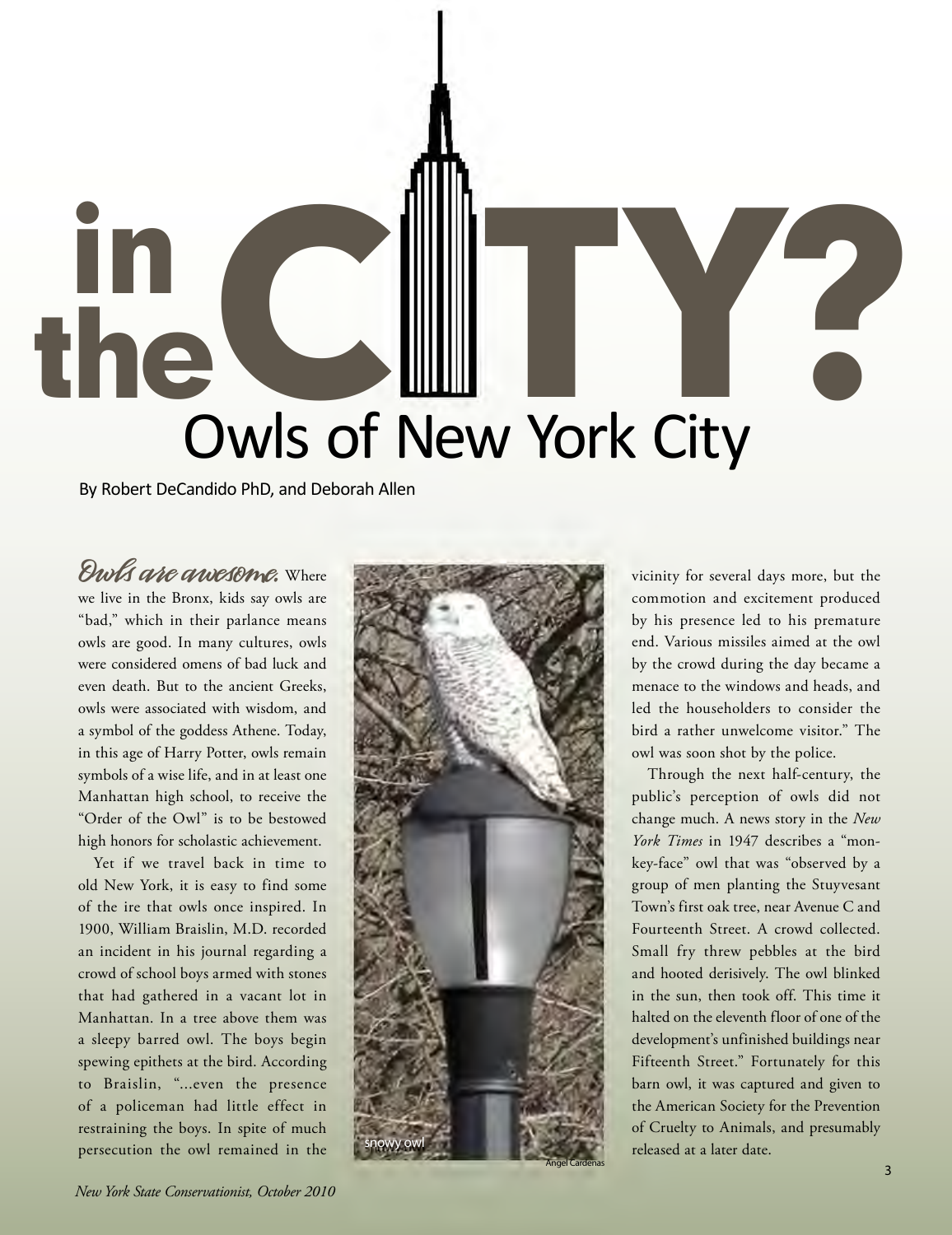Now fast-forward to October 2000. On a night walk sponsored by the Central Park Conservancy to look for than 100 people gathered, armed only owls in Manhattan's Central Park, more with binoculars. Our footsteps rattled on the dry autumn leaves, alerting any owl to the approach of this curious army. But while we had no luck that night, on subse-

 our New York City owls, such as the Central Park screech-owls, consume anything that moves, including small to mid-sized mammals and birds, non-native Asian earthworms, moths, lightning bugs, crayfish and even fish. At least 11 owl species (of the 12 that occur in New York State) have been found in New York City since the late

## Why do owls fnd the New York City night life so cool? The answer is simple: abundant food and diversity of habitats.

 great horned owls, saw-whet owls and quent night walks we have found eastern screech-owls, barn owls, long-eared owls, even a boreal owl. Why do owls find the New York City night life so cool?

 The answer is simple: abundant food and diversity of habitats. Through the years, we have learned that New York birds of prey. The barred owl that was shot in 1900 was roosting by day in a upon sleeping house sparrows. Today, City is a veritable fast-food joint for tenement courtyard, feasting by night

 1850s, and three species still nest here. November to March hunting non-native ring-necked pheasants at Pelham Bay tailed jack rabbits at Kennedy Airport turing small rodents such as mice, voles, Some, such as the snowy owl, spend Park in the Bronx and western blackin Queens. Others, such as the diminutive saw-whet owl, specialize in capshrews and young rats.

Each autumn, several New York City parks regularly host groups of up to five long-eared owls. They arrive in mid to late





Robert DeCandido

 October and remain until early March. Dan Beard, one of the co-founders of their food habits in 1906 in Flushing, Queens: "They breed here, and this last season they wintered here…I have examined a number of their pellets and an English sparrow…The birds roost in dodge obstructions when approaching their eyesight is very good even in day- light." In the past, up to 37 have been Bronx (January 1962). The long-eared owl last nested in New York City on the Boy Scouts of America, wrote about found in them nothing but the remains of mice with now and then the bones of the thick foliage of an evergreen tree, but when watched too closely do not hesitate to leave the tree and fly about in broad daylight, and the manner in which they their former perch, makes it evident that counted at one winter roosting site in the Staten Island in 1947.

 in number in the past century, and is the most formidable raptor that nests in breeding season begins. At dusk, we have seen the male and then the female of city parks. Here they begin hooting back and forth to one another in an eerie The great horned owl has increased our parks. Each year in December, their fly to adjacent lamp posts in parking lots duet. By late January some pairs have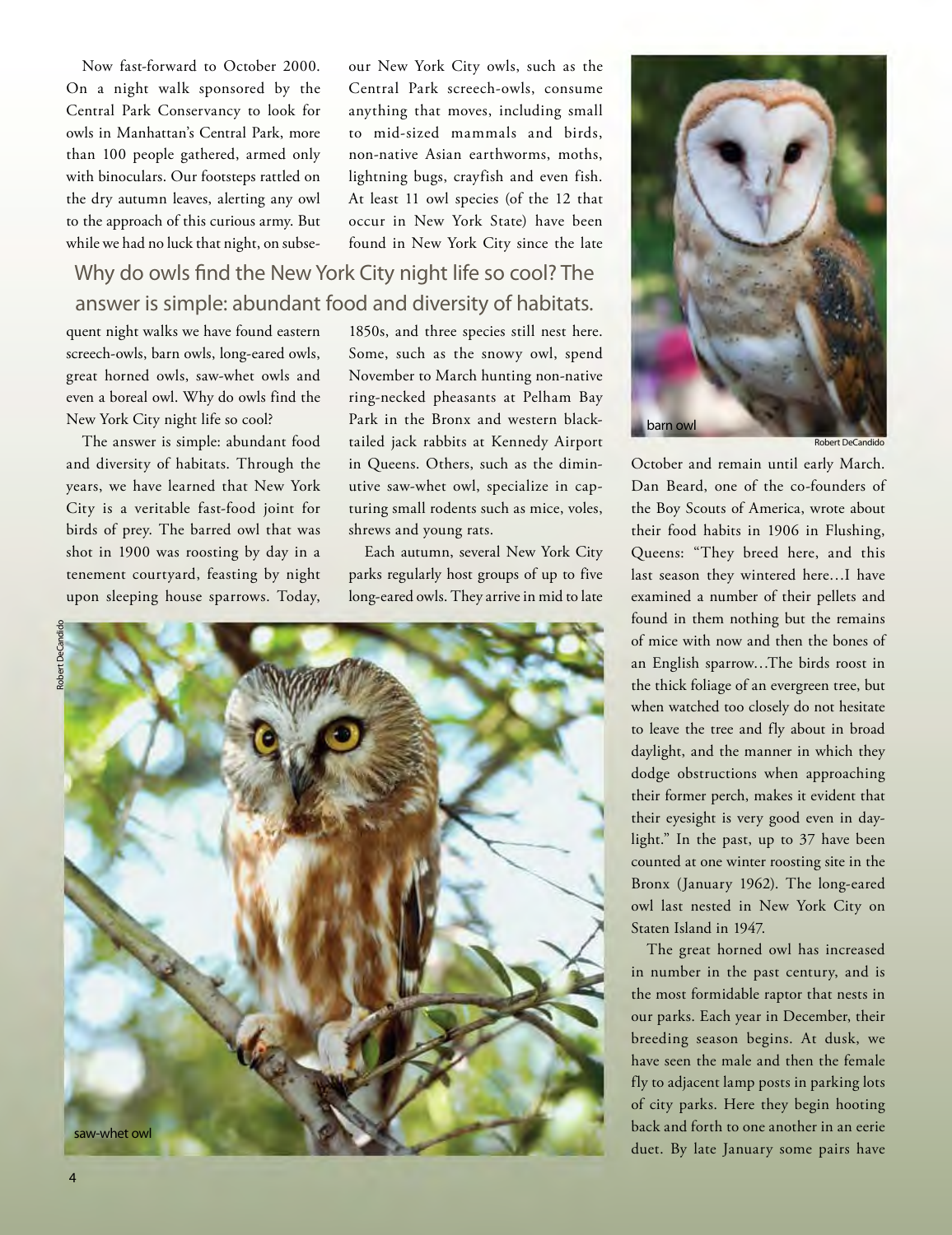## *Eleven species of owls have been seen at one time or another in New York City.*

 Three of these species—barn owl, eastern screech-owl, long-eared owl and northern saw-whet owl—are relatively eared owls spotted occasionally, and northern hawk, great horned owl—still nest here. Two other species common in the city. The remaining six species are considered rare in the city, with snowy, barred and shortboreal and burrowing owls considered extremely rare.

 For natural history information about New York's owl  species, check out DEC's pamphlet *Owls of New York State* at <www.dec.ny.gov/pubs/4791.html> and Cornell's *All About Birds* on-line bird guide at <www.allaboutbirds>. org/guide/search.

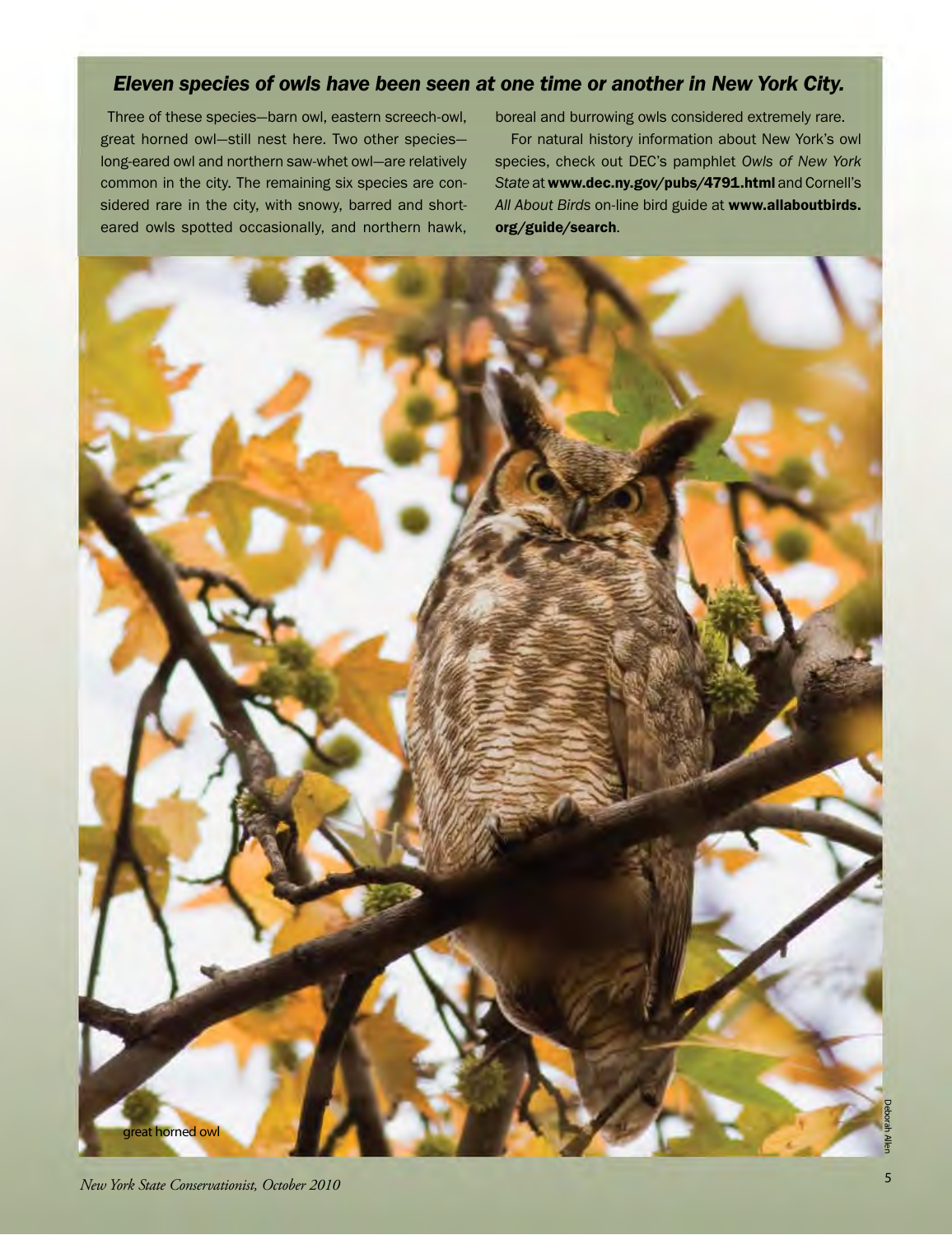

Deborah Allen

 leave the nest in early April, often before they can fly. Walking by day along woodland paths in the Bronx, we have observed these fledglings. Adults keep watch over them, each night bringing laid 2-3 eggs, and the first fledglings food ranging from rabbits and squirrels to mallard ducks.

 Besides the abundant prey base that owls exploit here, there are different habitats that compose New York City; fields, woodlands, salt marshes and ferent owl species. However, these hab- 1900, benefitting some owl species, while hurting others. For example, the short-eared owl was formerly more abundant when grasslands, open fields, scattered throughout the city. However, as many of these areas were developed even vacant lots are hunted by difitats have changed significantly since salt marshes and active landfills were for housing, or matured into deciduous

 woods, this owl became less common, though they are still occasionally seen outer boroughs during winter. flying over abandoned landfills in the

 lands, a habitat that is uncommon in own despite changes in "natural" areas throughout the city. These owls tolerate human activities by day, and have even nested in openings in the walls of the apartment complexes in the Bronx and upper Manhattan. Because their food supply is rarely in short supply, barn owls can be found nesting in every month of the year (fledging young even in December-January). The barn owls Another owl affected by habitat change is the barred owl which has disappeared as a breeder—it prefers riparian woodthe city today. On the positive side, barn owls seem to be holding their old Yankee Stadium. By night, they hunt abundant Norway rats in and around of the Jamaica Bay (Gateway) National

 in many of the owl boxes constructed for them. At night, they hunt the salt marshes and remaining fields. Recreation area can be found roosting

 Owls have served as ambassadors of conservation in New York City. In 1929, Grace Coit Meleney, a high school science teacher in the Bronx, wrote that, "Early in the morning of a barn owl, and put it in a scrap basket with a cardboard cover. The owl was banded at a meeting of the Science Club that afternoon and was liberated from the roof by the members. It is not the return records as interesting as they would be to which I look forward in handling these birds, but the excitement when birds invade our school building. It is the stimulation of the imagination in discussions of banding for scientific purposes, and the idea that some of the October 31, 1930, a janitor discovered and interest that accompany each visit